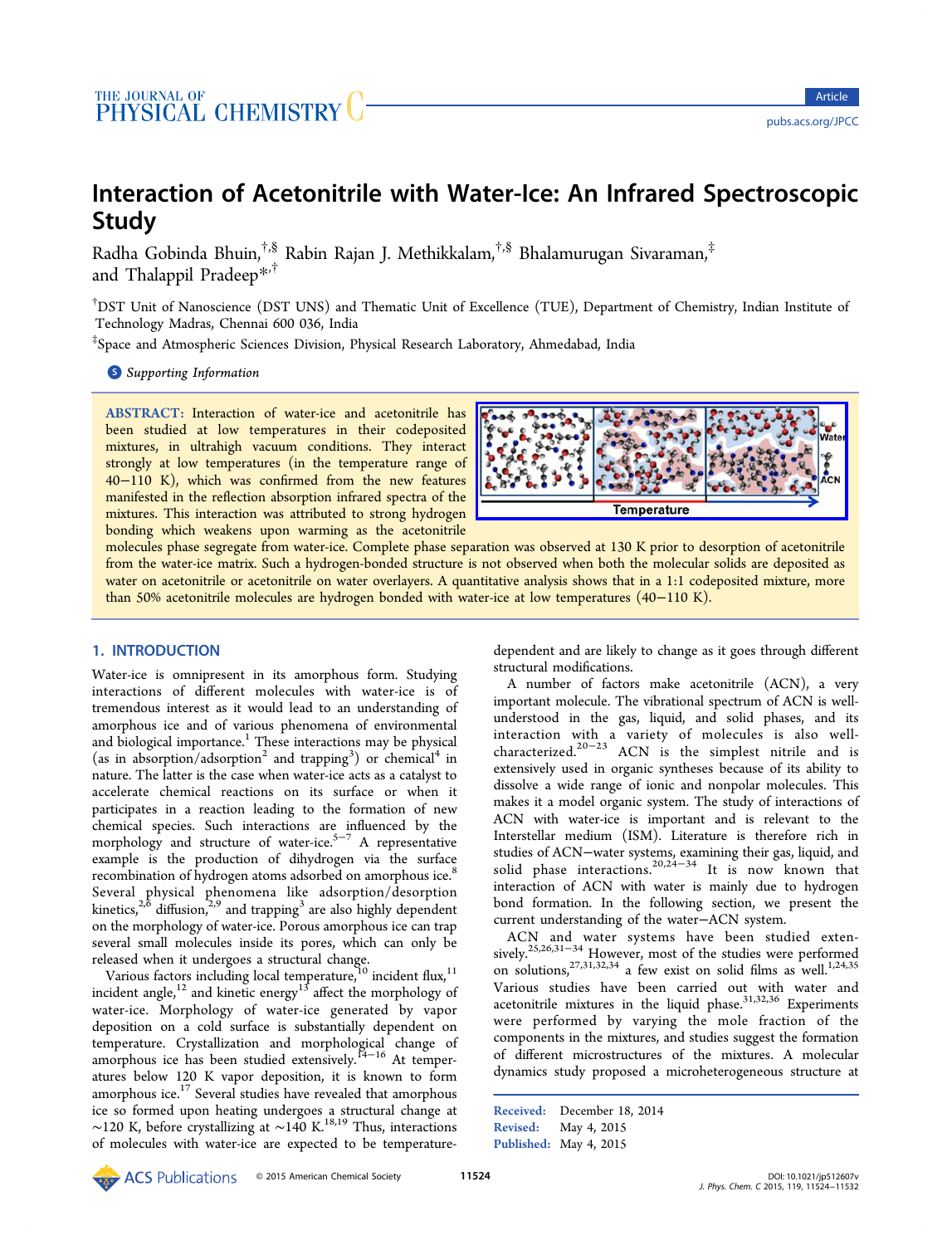sufficiently high acetonitrile content. $37$  In such a structure, clusters of one type of molecules are formed (i.e., either of ACN or  $H_2O$  and at low ACN conten[t w](#page-8-0)ater structure become more ordered). Radial distribution functions of  $g_{O-O}(r)$  (O denotes the oxygen of water) significantly increases for 88% ACN solution compared to pure water, which suggests the formation of water clusters. Comparison of  $g_{O-O}(r)$  of 12% ACN solution and pure water shows an enhancement of the water structure in the former. On the contrary, Raman spectroscopic study of the CD<sub>3</sub>CN−H<sub>2</sub>O−HDO system did not support enhancement of the water structure, whereas at intermediate compositions formation of clusters was evident.<sup>34</sup> The OH and CN stretching bands in the spectra were monitored for this investigation. However, IR investigation [by](#page-8-0) Gorbunov and Naberukhin was unable to suggest the existence of clusters at any concentration.<sup>38</sup> A detailed experimental and theoretical study revealed that microheterogeneity begins above  $x_{\text{ACN}} = 0.22 \pm 0.11$ , and at low [co](#page-8-0)ncentration, ACN is solvated by H<sub>2</sub>O.<sup>39</sup> A transmission IR study of ACN−H<sub>2</sub>O showed the interaction of ACN with  $H<sub>2</sub>O$  at different mole fractions. In this, C $\equiv$ [N](#page-8-0) stretching mode of the CD<sub>3</sub>CN−H<sub>2</sub>O mixture and OD stretching mode of dilute HDO in the  $CH_3CN-H_2O$ mixture were monitored at 20 °C. From a Lorentzian fit of the  $C\equiv N$  band for different mixtures, the percentage of H-bonded ACN has been predicted.<sup>31</sup> Attenuated total reflection (ATR) spectroscopy was also used to calculate the fraction of H-bonded [A](#page-8-0)CN in the  $ACN-H<sub>2</sub>O$  mixtures.<sup>32</sup> Different compositional mixtures were studied, and the integrated intensity of  $C\equiv N$  stretching band were used t[o a](#page-8-0)nalyze the results. From these studies, it has been revealed that both free and H-bonded ACN molecules coexist in the mixture. Number of H-bonded ACN molecules in the mixture depends on their composition of mixing. Amount of free acetonitrile molecules is constant over a range of acetonitrile concentrations in the acetonitrile−water mixture (0.7 ≤  $x_{\text{ACN}}$  ≤ 1.0).<sup>36</sup> Another study shows that free acetonitrile molecules present in the acetonitrile−water mixture are not affected [b](#page-8-0)y other water molecules, and they survive in the same environment as in pure ACN.<sup>32</sup> ACN molecules in the ACN–H<sub>2</sub>O mixture formed three-dimensional clusters, and the clusters are surrounded by the [wat](#page-8-0)er molecules through H-bonding and dipole−dipole interactions.<sup>36</sup> Several different models are used to analyze the type and extent of interactions.31,32 Ab initio calculations of the ACN−H<sub>2</sub>O [sy](#page-8-0)stem has also been performed.<sup>33</sup> In this study, the interaction of water mono[mer](#page-8-0) and clusters with the nitrile group has been discussed well.  $C \equiv N$  stretchi[ng f](#page-8-0)requencies for isolated ACN and ACN−water cluster have been calculated. In an ACN−water cluster, isolated ACN molecules were used to form the cluster with one or more water molecules. It was shown that ACN forms  $\sigma$ - and  $\pi$ -type H-bonds with water molecules.  $\sigma$ -Type H-bonded ACN shows a blue shift, whereas the  $\pi$ -type H-bonded ACN shows a red shift in C $\equiv$ N frequencies. Interaction of ACN with a thin film of water has also been studied. $20,24$  As mentioned earlier, ACN can bind to the free OH/OD groups on the surface through hydrogen bonding or it can [pure](#page-8-0)ly physisorb on the water-ice surface.<sup>20,24</sup> Such an H-bonded ACN shows a blue shift in the  $C\equiv N$ stretching frequency.<sup>24</sup> Studies show that from the exposur[es of](#page-8-0) acetonitrile, presence of free OH group on the surface has been measured quantitati[vel](#page-8-0)y. The peak appearing at 2264 cm<sup>−</sup><sup>1</sup> for  $ACN-h_3:H_2O$  has been attributed to hydrogen-bonded  $ACN$  $h_3$ <sup>20</sup> There is no evidence of formation of the hydrogen bond with crystalline ice.<sup>20</sup>

Although there has been many reports on water−ACN interaction in solution and solid phases, until today there is no such report where interaction of both the molecules is studied in their codeposited mixture. In this paper, we have studied the interaction of ACN molecules with water-ice in their codeposited mixture. Acetonitrile and water were codeposited on a cold surface in order to mimic the ISM conditions. For comparison, layer-on-layer deposited ACN and water-ice systems were also examined. The interaction of the two species was analyzed through reflection absorption infrared spectroscopy, and the effect of temperature was investigated. The distinct difference between codeposited mixtures and overlayer deposition is brought out in these studies.

## 2. EXPERIMENTAL SECTION

The experimental setup used for this study is given in more detail elsewhere.<sup>40</sup> The instrument consists of three chambers; namely, the ionization chamber, the octupole chamber, and the scattering cham[ber](#page-8-0). Each chamber was differentially pumped by turbomolecular pumps backed by diaphragm pumps. Base pressure of the instrument was  $5.0 \times 10^{-10}$  mbar, and the pressure was  $\sim$ 2.0 × 10<sup>-09</sup> mbar during the experiment. Though the chamber has several facilities for probing molecular solids, we have used only a reflection absorption infrared spectrometer (RAIRS), a quadrupole mass spectrometer, and a low-energy alkali ion gun in the study presented here. A Bruker VERTEX 70 FT-IR spectrometer was used to measure the spectra, with external optics, which has been fully described elsewhere.<sup>40</sup> The spectrometer resolution for the studies reported has been set at 2 cm<sup>-1</sup>. To describe the experiment, briefly, th[e su](#page-8-0)bstrate is a Ru(0001) single crystal attached at the tip of a closed cycle helium cryostat on a copper holder, fitted with a resistive heater. The substrate can be maintained at any temperature between 8 and 1000 K. The temperature is measured by employing a thermocouple sensor with an accuracy of 0.001 K. Repeated heating at 1000 K ensures surface cleanliness. The temperature ramping is controlled and monitored by a temperature controller (Lakeshore 336). In this work, we have used a temperature window of 40−200 K to investigate the interaction of our ACN−water-ice systems. Temperatures in the range of 40−80 K were tested initially, but significant differences in the IR spectra were not observed. Therefore, in the proceeding experiments, only the temperature range of 80−160 K was examined, in which the IR peaks of the ACN−water-ice system showed a large change.

As received, 99.95% pure acetonitrile (named as  $ACN-h_3$ ) and its deuterated form (named as  $ACN-d_3$ ), both from Sigma-Aldrich, H<sub>2</sub>O (Millipore; 99.996%) and  $D_2O$  (99.995% purity, Sigma-Aldrich) were further purified by several freeze pump thaw cycles. The above liquids were filled in a glass-to-metal seal adapter tubes fitted in two different sample lines and were connected to a rotary pump. The sample lines were evacuated, the liquid was evaporated, and the vapors were deposited onto the precooled Ru(0001) substrate using all-metal leak valves. The various samples, namely, ACN layer over  $H_2O$  layer,  $H_2O$ layer over ACN layer, and codeposited ACN and  $H_2O$  are referred to as  $H_2O(\emptyset$ ACN, ACN $(\emptyset H_2O, \text{ and }$  ACN: $H_2O,$ respectively. For both the deposition techniques, two separate sample gas lines connected with two separate leak valves were used to avoid mixing of vapors in the sample line itself. During deposition, the mass spectral intensity from the quadrupole mass spectrometer was used to calculate the ratio of ACN to water in the mixture. We have consistently kept a 1:1 ratio of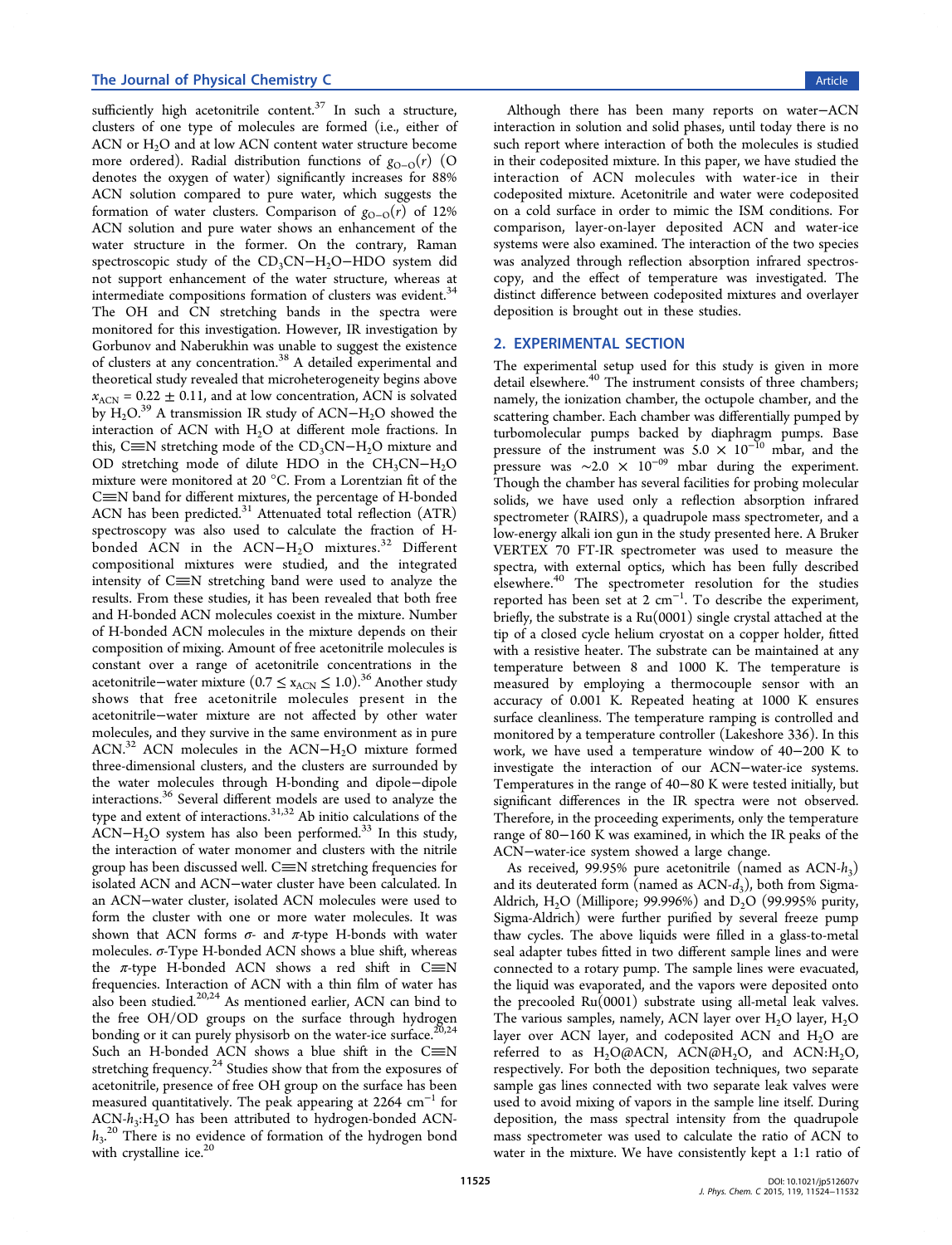<span id="page-2-0"></span>the two in each system. All the samples were deposited on the precooled ruthenium single crystal substrate at 40 K and gradually heated (at a ramping rate of 1 K min<sup>−</sup><sup>1</sup> ) to a series of temperatures to collect the temperature-dependent IR spectra. On reaching a particular temperature, the spectrum was collected after a short gap of 3 min to equilibrate the temperature. The 1 K min<sup>-1</sup> slow ramping rate helped us to ensure that the temperature change before and during the spectral collection was not significant and was within  $\pm 0.02$  K. Each spectrum was obtained by averaging 512 scans, with a resolution of 2 cm<sup>-1</sup>. The large number of scans ensured that the signal-to-noise ratio was high.

 $Cs<sup>+</sup>$  ion  $(m/z 133)$  is a well-known projectile for secondary ion mass spectrometry. $41 \text{ Cs}^+$  ion scattering is a good technique to characterize solid samples deposited on a substrate at low temperatures. We hav[e](#page-8-0) performed ion collision experiments using  $Cs<sup>+</sup>$  ions of 1 keV energy generated from a low-energy alkali ion gun (Kimball Physics Inc., IGPS-1016B). These ions were focused to collide at a specific energy on the codeposited acetonitrile water-ice system. The resulting scattered ions were analyzed using a quadruple mass analyzer fitted on the ionscattering chamber.

## 3. RESULTS

We began our investigation by first measuring the temperaturedependent RAIR spectra of  $ACN-h_3$ . For this, approximately 500 monolayers (ML) (assuming 1 ML =  $1 \times 10^{15}$  number of molecules/cm<sup>2</sup>) of ACN- $h_3$  were deposited on Ru(0001) at 40 K, and its IR spectrum was measured at different temperatures. The RAIR spectra in the 80 to 135 K range are shown in Figure 1. The spectrum at 80 K shows the presence of almost all the



Figure 1. [Temperature-dependent RAIRS spectra of pure ACN](http://pubs.acs.org/action/showImage?doi=10.1021/jp512607v&iName=master.img-001.jpg&w=199&h=144). 500 ML of ACN was deposited on a cold Ru(0001) surface at 40 K and heated to 135 K, and IR spectra were collected at different temperatures.

vibrational modes and is in good agreement with the reported RAIRS spectrum of pure ACN- $h_3$  at 110 K.<sup>42</sup> It is also noticeable from the figure that (a) there is no spectral change until 130 K, (b) an intensity loss occurs at 130 K [as t](#page-8-0)he ACN- $h<sub>3</sub>$ molecules start desorbing from the surface, and (c) the desorption is complete at 135 K.

For studying the interaction of water and acetonitrile molecules, they were codeposited in a 1:1 ratio on a ruthenium substrate at 40 K to form different ice samples. These were subsequently heated up to 160 K, which is the desorption point of water, and the IR spectrum was collected at various temperatures. The spectra at temperatures between 40 and 80 K were similar in appearance, and therefore, in the figures we show only those at 80 K for clarity. In order to understand the changes in the IR peaks at different temperatures more clearly, we used combinations of ACN- $h_3$  and ACN- $d_3$  with H<sub>2</sub>O and  $D_2O.$ 

The full RAIRS spectra for  $ACN-h_3:H_2O$  at different temperatures are provided in Figure S1 of the Supporting Information. Figure 2a shows the O−H stretching region for



Figure 2. [Temperature-dependent RAIRS spectra in the](http://pubs.acs.org/action/showImage?doi=10.1021/jp512607v&iName=master.img-002.jpg&w=198&h=288) OH stretching region of (a) 1:1 codeposited  $ACN-h_3:H_2O$  and  $ACN$  $d_3$ :H<sub>2</sub>O and (b) layer-on-layer ACN- $h_3$ @H<sub>2</sub>O on cold Ru(0001) surface at 40 K.

ACN- $h_3$ :H<sub>2</sub>O and ACN- $d_3$ :H<sub>2</sub>O. Three bands centered at 3510, 3415, and 3290  $cm^{-1}$  are clearly noticeable at 80 K, and their peak positions are highlighted in the figure by dashed lines. The bands arise due to the interaction of acetonitrile and water and steadily disappear as the temperature increases beyond 115 K, eventually becoming a broad peak centered at  $\sim$ 3350 cm<sup>-1</sup> that is characteristic of pure water-ice at 130 K. These observations can be understood as follows. In our  $ACN:H<sub>2</sub>O$  mixture, water can participate in H-bonding with acetonitrile when the free O−H group of water and the C≡N group of ACN are in close proximity. The bonding is strong at low temperatures but gets weakened with an increase in temperature. At this stage, ACN molecules probably phase segregate from the water molecules while staying within the water matrix. Complete phase segregation takes place above 130 K where molecular motion of ACN is sufficiently high. Compared to pure ACN on Ru(0001), a relatively higher temperature is needed for ACN to desorb from the water matrix, and complete desorption occurs only during crystallization of water above 140 K.

The next set of experiments was performed for ACN- $h_3$ @ H<sub>2</sub>O, and an enlarged view of the O−H stretching region of the RAIRS spectra is presented in Figure 2b (for complete spectra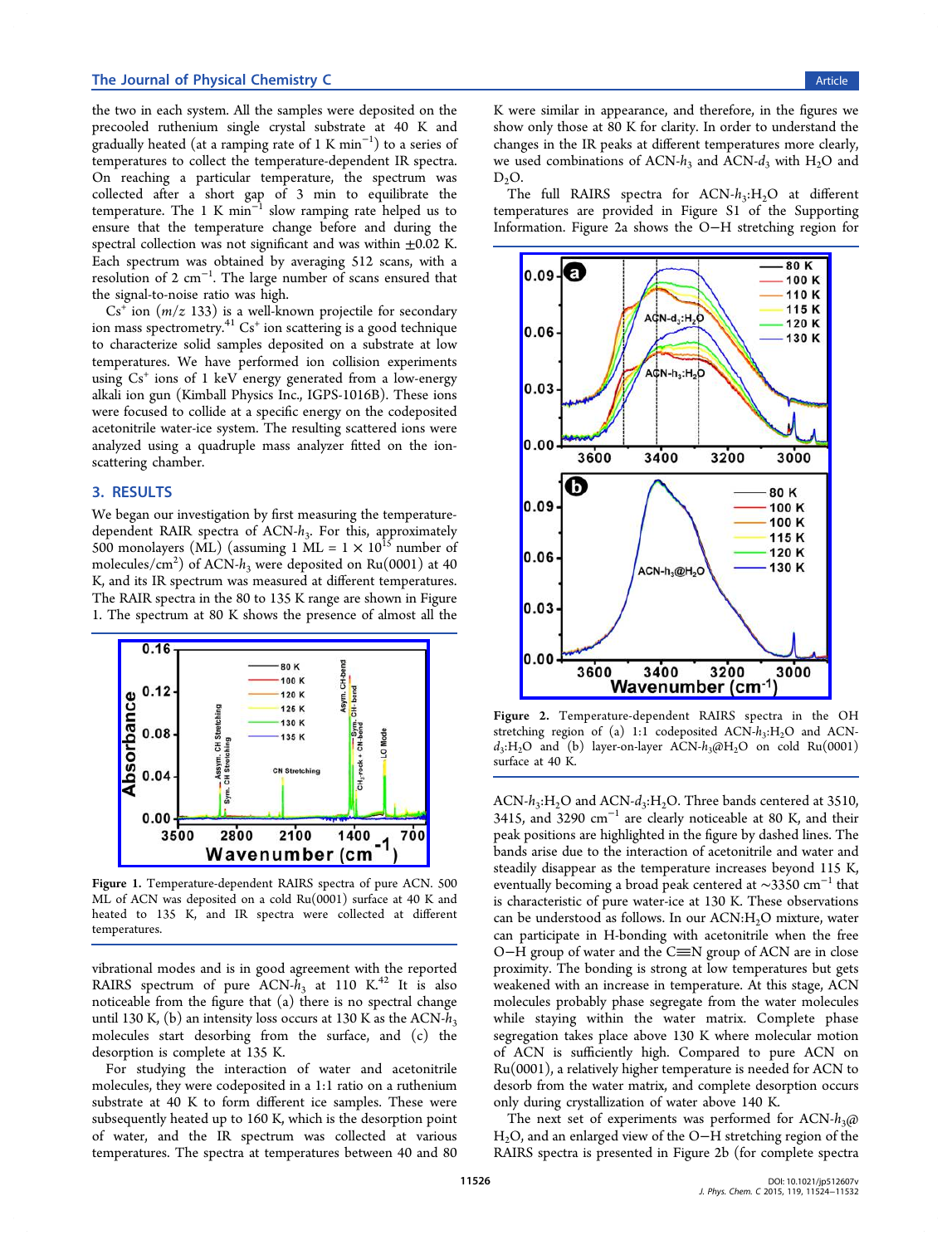<span id="page-3-0"></span>see Figure S2 of the Supporting Information). Only a broad absorption feature of O−H stretching centered at ∼3400 cm<sup>−</sup><sup>1</sup> is observed at all the [temperatures. It is clearly](#page-7-0) visible that the spectra from 80 to 130 K overlap with each other. The three bands seen in the case of  $ACN-h_3:H_2O$  are absent here. Thus, we expect little-to-no interaction between ACN and water molecules in this case compared to the previous experiment. Similar to the codeposited system,  $ACN-h_3$  starts desorbing from the surface at 140 K when water undergoes crystallization and leaves it completely at 145 K. Crystallization of water was clearly seen in the spectra (see Figure S2 of the Supporting Information).

As a next set of experiments,  $ACN-h_3:H_2O$  was c[ollided with](#page-7-0) 1 keV  $Cs^+$  ions at 40 K and a typical mass spectrum  $(MS)$  is plotted in Figure 3. Species which are present on the surface



Figure 3. Mass spectrum of  $ACN-h_3:H_2O$  mixture obtained on 1 keV  $Cs<sup>+</sup>$  ion collision.

can be picked up by  $Cs^+$  ions.<sup>41</sup> The MS for ACN- $h_3$ :H<sub>2</sub>O contains peaks corresponding to adducts of  $Cs<sup>+</sup>$  ions with both  $H<sub>2</sub>O$  and ACN- $h<sub>3</sub>$ , which indicat[es](#page-8-0) the coexistence of these two molecules on the Ru(0001) surface. The spectrum also shows the formation of the ACN dimer and trimer adducts with  $Cs<sup>+</sup>$ ions due to the high-energy impact of  $Cs<sup>+</sup>$  ions on the surface. It is possible that when  $ACN-h_3$  and water were deposited together, both got uniformly mixed in the bulk and on the surface, and thus, the mass spectrum obtained shows the presence of both the species. But in mixtures where ACN is covered by water or water is covered by ACN, only one type of molecular species will be accessible to  $Cs<sup>+</sup>$  ions, which will therefore form adduct products only with the species that is present on the surface. Indeed when similar studies were performed for ACN- $h_3$ @H<sub>2</sub>O and H<sub>2</sub>O@ACN- $h_3$  systems (with thickness of each layer ~250 ML), Cs<sup>+</sup> ions formed adducts only with  $H_2O$  and ACN- $h_3$ , respectively.

Figure 4a compares the C−H asymmetric (3000 cm<sup>−</sup><sup>1</sup> ) and symmetric (2940 cm<sup>−</sup><sup>1</sup> ) stretching regions of the RAIRS spectra of pure ACN- $h_3$ , ACN- $h_3$ :H<sub>2</sub>O, and ACN- $h_3$ @H<sub>2</sub>O. The spectral features of pure ACN- $h_3$  and ACN- $h_3$ @H<sub>2</sub>O were found to be quite similar, with two major peaks at 3000 and 2940 cm<sup>-1</sup>. In the case of the ACN- $h_3$ :H<sub>2</sub>O system, an additional peak can be seen in both the C−H asymmetric and symmetric stretching regions (Figure 4a), though the former one is far more prominent. The new peak at  $\sim$ 3017 cm<sup>-1</sup> visible at 80 K gradually disappeared upon heating. This peak may have arisen due to the interaction of the C−H bond of



Figure 4. [\(a\) Enlarged view of C](http://pubs.acs.org/action/showImage?doi=10.1021/jp512607v&iName=master.img-004.jpg&w=198&h=278)−H asymmetric and symmetric stretching regions and (b) C $\equiv$ N stretching region of ACN- $h_3$  of pure acetonitrile, ACN- $h_3$ :H<sub>2</sub>O, and ACN- $h_3$ @H<sub>2</sub>O at different temperatures.

ACN- $h_3$  with H<sub>2</sub>O. Interestingly, this feature was not present in the spectra for the ACN- $h_3$ @H<sub>2</sub>O system.

Figure 4b compares  $ACN-h_3:H_2O$  with pure  $ACN-h_3$  and ACN- $h_3$ @H<sub>2</sub>O in the C $\equiv$ N stretching region. It shows an extra peak for ACN- $h_3$ :H<sub>2</sub>O at ~2264 cm<sup>-1</sup> at 80 K whose intensity decreases as temperature is enhanced, and it vanishes completely at 130 K, similar to the disappearance of the bands in the O−H stretching region with a simultaneous regeneration of the  $H_2O$  feature (Figure 2a). Simultaneous disappearance of the new bands in the O−H stretching region and of the peak at 2264  $\text{cm}^{-1}$  with temperatu[re](#page-2-0) suggests that the C $\equiv$ N bond of ACN- $h_3$  could participate in bonding with H<sub>2</sub>O. However, it is also noted that the above-mentioned peak in the  $C\equiv N$ stretching region did not appear for ACN- $h_3$ @H<sub>2</sub>O. This confirms that the interaction between both the molecules takes place only when they are in good contact. An analysis of the temperature-dependent RAIRS spectra was also performed for the  $H_2O(\omega ACN-h_3)$  system (data not shown here), which showed that the trends are similar to  $ACN-h_3(\partial H_2O)$ . In this case, ACN- $h_3$  desorbed at 135 K, just like pure ACN- $h_3$ , prior to the crystallization of water.

The C−H bending region of the spectra for ACN-h<sub>3</sub>, ACN $h_3$ @H<sub>2</sub>O, and ACN- $h_3$ :H<sub>2</sub>O is plotted in Figure 5a. The figure establishes that there is no change in the C−H bending region on going from pure ACN- $h_3$  to ACN- $h_3$ @H<sub>2</sub>O. B[ut](#page-4-0) a significant change is observed when both the molecules are codeposited. The appearance of a new peak at 1444 cm<sup>-1</sup> was seen, which slowly vanished upon heating, in a manner similar to the other regions. This further confirms the interaction of  $ACN-h<sub>3</sub>$  and  $H<sub>2</sub>O$  in ACN- $h<sub>3</sub>:H<sub>2</sub>O$ .

In order to gain more insight into the interaction of ACN with water and changes in the IR peaks with temperature,  $H_2O$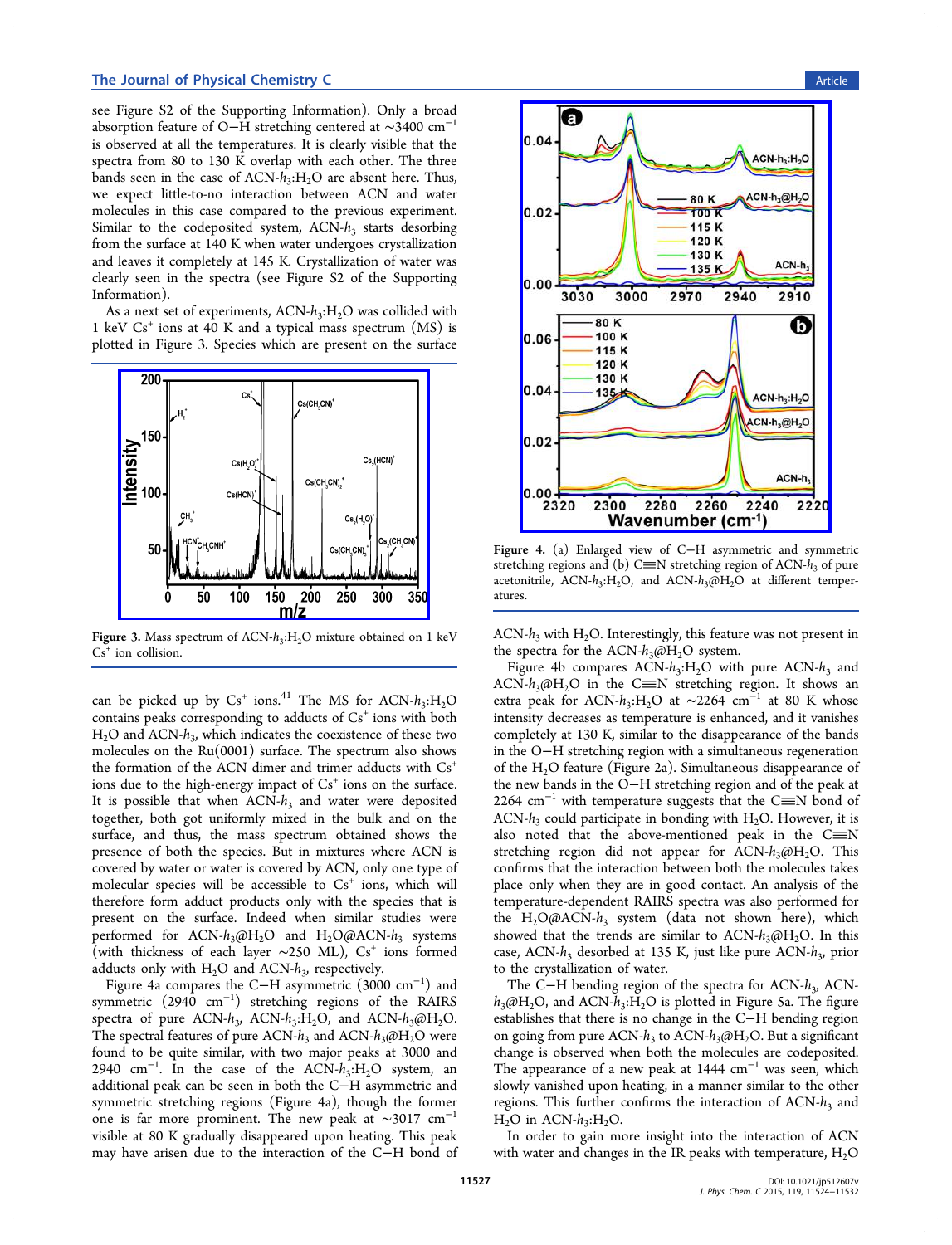<span id="page-4-0"></span>

Figure 5. [Temperature-dependent RAIRS spectra in \(a\) be](http://pubs.acs.org/action/showImage?doi=10.1021/jp512607v&iName=master.img-005.jpg&w=199&h=291)nding mode of C−H bond of ACN, ACN-h<sub>3</sub>:H<sub>2</sub>O, and ACN-d<sub>3</sub>:H<sub>2</sub>O mixtures and (b) O-D stretching mode of codeposited ACN-h<sub>3</sub>:D<sub>2</sub>O and  $ACN-d_3:D_2O$  mixtures.

was replaced by  $D_2O$ , and mixtures of ACN- $h_3$  and ACN- $d_3$ with D<sub>2</sub>O were studied. Figure 5b displays the RAIRS spectra for codeposited 1:1 ACN- $h_3$ :D<sub>2</sub>O and ACN- $d_3$ :D<sub>2</sub>O mixtures at 40 K and, subsequently, heated to 130 K. The general features and trends are in good agreement with the  $ACN-h_3:H_2O$ interaction. For instance, there were no changes in the spectra between 40 and 80 K and so, only the spectrum at 80 K is shown. Here too, three peaks can be seen at 80 K, which continue to be noticeable until 120 K, and at 130 K, the pure O−D stretching is regained. However, for these systems, the  $C\equiv N$  stretching of acetonitrile overlaps with the broad band of O-D stretching. Figure 6a illustrates the C≡N stretching region of pure ACN- $d_3$ , ACN- $h_3$ :D<sub>2</sub>O, and ACN- $d_3$ :D<sub>2</sub>O at different temperatures. For pure  $ACN-d_3$ , a doublet is observed with the two peaks positioned at 2250 and 2260 cm<sup>-1</sup>. But a new peak emerges at 2274 cm<sup>-1</sup> in the ACN- $d_3$ :D<sub>2</sub>O system, and it gradually disappears upon annealing (data for ACN $d_3$ :H<sub>2</sub>O system is shown in Figure S3 of the Supporting Information). Comparing Figure 6a with Figure 4b, the variation of the C $\equiv$ N stretching mode of ACN- $h_3$ :D<sub>2</sub>O with [temperature](#page-7-0) is similar to that of  $ACN-h_3:H_2O$ . This [co](#page-3-0)nfirms our earlier prediction that the interaction of acetonitrile and water occurs via a hydrogen bond between the  $C\equiv N$  group of acetonitrile and the OD/OH group of water. In Figure 6b, intensity of O−H stretching corresponding to the maximum peak position (as taken from the different codeposited systems) is plotted as a function of temperature. The figure shows that irrespective of the ACN:water system, the (a) intensity remains constant until 110 K,  $(b)$  starts increasing at 115 K, and  $(c)$ reaches a maximum at 130 K, beyond which desorption occurs.



Figure 6. (a) C $\equiv$ N stretching region of ACN- $d_3$  is shown at different temperatures for three diff[erent sets of ice samples. \(b\) Intens](http://pubs.acs.org/action/showImage?doi=10.1021/jp512607v&iName=master.img-006.jpg&w=198&h=308)ity of O−H stretching (maximum peak position) is plotted with respect to temperature.

## 4. DISCUSSION

From the data presented so far and in the light of earlier studies presented in the Introduction, let us now focus on the interaction of acetonitrile with water in the bulk ice phase. Strong interaction [of codeposited](#page-0-0) acetonitrile and water at low temperatures (below 115 K) weakened as the temperature was increased. From all the experiments, it is evident that O−H/ O-D bands of water and C≡N band of ACN are strongly affected by temperature. Three new bands appear in the O−H/ O−D stretching region (Figure 2a) due to the interaction of ACN and water via H-bonding. These bands are retained until 110 K but start disappearing at 1[15](#page-2-0) K and vanish completely at 130 K. The H-bonded C≡N stretching peak (2264 cm<sup>-1</sup> for ACN- $h_3$  and 2274 cm<sup>-1</sup> for ACN- $d_3$ ) starts decreasing in intensity at 115 K, which is reduced to zero at 130 K. From an ab initio study, it has been predicted that if ACNs form a  $\sigma$ -type H-bond, the C $\equiv$ N stretching frequency is blue-shifted by 11.2 cm<sup>-1</sup>, whereas when it forms the ACN-(H<sub>2</sub>O)<sub>3</sub> cluster, the C $\equiv$ N stretching frequency is blue-shifted by 24.3 cm<sup>-1.33</sup> We have . also observed blue shifts in the  $C\equiv N$  frequencies which imply the formation of the  $\sigma$ -type H-bond between ACN [an](#page-8-0)d water. However, it was not possible to estimate the exact number of water molecules interacting with one molecule of ACN. In our study, we have seen an  $\sim$ 13 cm<sup>-1</sup> blue shift in the H-bonded  $C\equiv N$  stretching frequency from the free  $C\equiv N$  stretching frequency irrespective of the samples. In general, calculated IR values do not match exactly with the peak positions obtained in experiments carried out at low temperatures. However, from this observation, we may say that approximately one ACN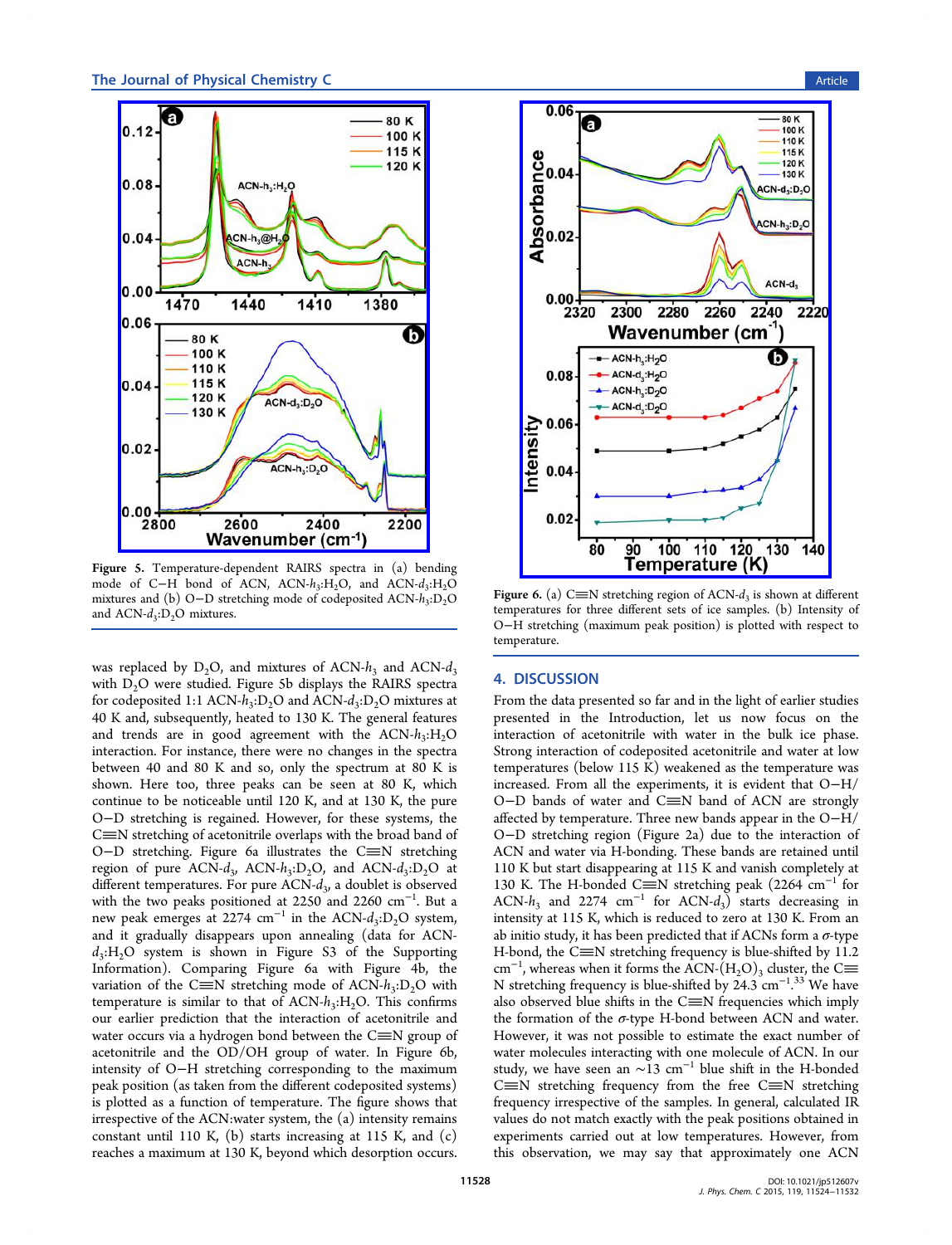<span id="page-5-0"></span>molecule is interacting with one water molecule. Interaction of ACN molecules with water-ice is highly temperature sensitive, particularly in the temperature range of 115−130 K, which is evident from the gradual changes in the peak intensity of newly formed peaks in the O−H stretching region and H-bonded peak in the  $C \equiv N$  stretching region.

In our codeposited mixtures, ACN and water were in a 1:1 ratio which allow more ACN molecules to come in direct contact with free OH groups to form hydrogen bonds. The system is quite similar to liquid phase mixing where both the species can mix homogeneously. Here also, both H-bonded and free ACN molecules coexist at temperatures below 115 K, which is evident from the C $\equiv$ N stretching frequency. C $\equiv$ N stretching frequency for both free and H-bonded ACN coexist in the codeposited mixture at low temperature  $($  < 115 K) and upon increasing the temperature, the H-bonded peak disappears (130 K) and intensity of the free ACN peak shows an increase. At an elevated temperature of ∼115−120 K, their molecular motions increase, and the H-bonds between acetonitrile and water-ice weaken, causing phase segregation of ACN molecules from the mixture inside the matrix which completes at 130 K. So at temperatures above 115 K, the intermolecular H-bonding weakens, and  $H_2O-H_2O$  and ACN−ACN interactions are enhanced, leading to phase segregation. The phase segregation is evident from the simultaneous disappearance of the bands in the OH stretching region and the peaks in the stretching region of  $C \equiv N$ . Interestingly, phase segregation starts at the same temperature (115 K) and completes at 130 K for the different combinations of ACN (ACN- $h_3$  and ACN- $d_3$ ) and water (H<sub>2</sub>O and D<sub>2</sub>O) in the mixture (see Figure 6b).

On the basis of the results obtained at different codeposited experiments, we propose [a](#page-4-0) quantitative analysis. In this analysis, the  $C\equiv N$  stretching region of different mixtures are taken into consideration. We have seen that the  $C \equiv N$  stretching peak consists of both H-bonded and free ACN molecules. The peak was fitted with Lorentzians and the components are analyzed. Spectra at three different temperatures for  $ACN-d_3:H_2O$  are shown in Figure 7 where the two peaks, namely peak 1 and



Figure 7. Lorentzian fi[t of the spectra of 1:1 ACN-](http://pubs.acs.org/action/showImage?doi=10.1021/jp512607v&iName=master.img-007.jpg&w=199&h=159) $d_3$ :H<sub>2</sub>O at three different temperatures. Both fitted and cumulative spectra are shown in the figure. Two peaks in the cumulative spectra at each temperature are fitted with two components, peak 1 corresponds to the free ACN molecules and peak 2 corresponds to H-bonded ACN molecules. Fitted spectrum and cumulative spectrum were overlapping at 130 K. Hence, only fitted spectrum is shown in the figure at 130 K.

peak 2 are attributed to contributions from free and H-bonded ACN molecules. Areas of both the peaks are calculated and, from these, a fraction of H-bonded ACN molecules is calculated. A sum of the areas of peaks 1 and 2 gives the contribution due to total number of ACN molecules. Area of peak 2 is divided by the total area, which gives the fraction of H-bonded ACN molecules. This calculation is performed for four different sets of codeposited mixtures at different temperatures. Fraction of H-bonded molecules in different mixtures is plotted against temperature in Figure 8. In this



Figure 8. [Fraction of H-bonded ACN molecules in di](http://pubs.acs.org/action/showImage?doi=10.1021/jp512607v&iName=master.img-008.jpg&w=198&h=167)fferent codeposited mixtures, plotted against temperature (see the text for details). Lines are drawn as to guide to eye and they do not represent a fit to the data.

calculation, we assume that once ACN molecules are phasesegregated from the mixture, no H-bonding exists. From the figure, it is evident that in all the different mixtures, more than 50% of ACN molecules are H-bonded with neighboring water molecules in the temperature range of 80−100 K. There is a sudden drop in the intensity of the H-bonded peak in the temperature range of 115−120 K, and finally it tends to zero at 130 K. Molecular motion of the species in the condensed phase is restricted. So the fraction of ACN molecules forming the H bond depends upon how the ACN molecules are oriented and how they are surrounded by  $H_2O$  molecules inside the ice matrix. This directly depends upon the concentration of both the molecules in the vapor phase during deposition. During deposition, we maintained the concentration as 1:1, which was closely monitored using a residual gas analyzer and, hence, we assume that the concentration of these molecules in the ice matrix is also 1:1. But it may not be an accurate assumption always as all the 1:1 codeposited mixtures may not give the same fraction of H bonding between ACN and water. More water molecules sitting near to ACN molecules leads to a higher number of H-bonding interaction between both the molecules. However, study reveals that in a 1:1 codeposited system, more than half of the ACN molecules are H-bonded with water molecules at low temperature (below 115 K). While this analysis is informative, it is only approximate. It is assumed that the cross sections of both the peaks (peaks 1 and 2) are the same and so their peak intensities are related to their respective concentrations by the same factor. We assume that interaction between the ACN and  $H_2O$  molecules is negligible at 130 K once they get phase segregated, which may not be true as ACN molecules are still in the water matrix and can interact, although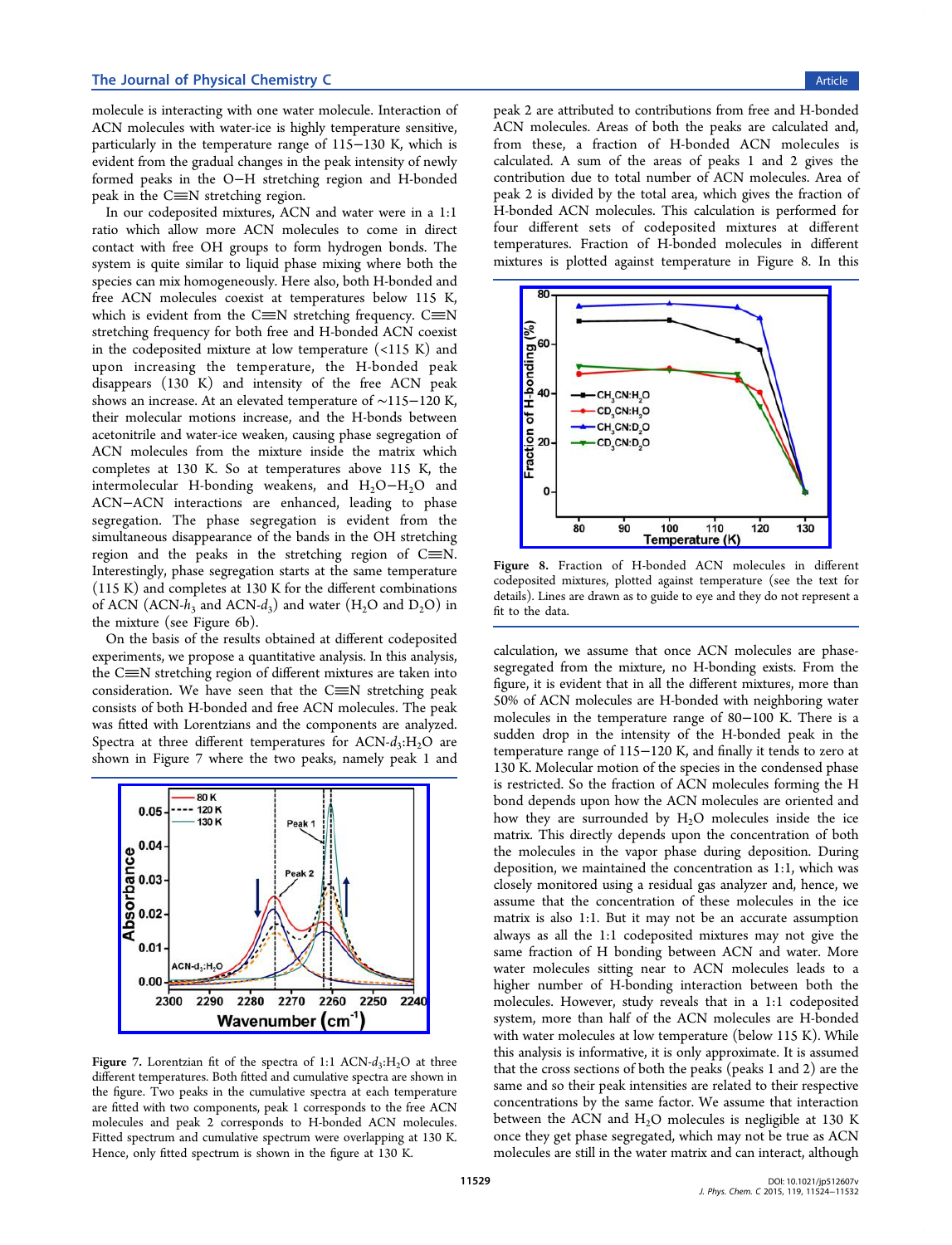such interactions are weak or small in number to be seen by IR spectroscopy. Desorption of ACN near 135 K is disregarded. Another approach to doing a quantitative analysis is by using the infrared absorbance values along with TPD data. But that approach is not possible in our case due to experimental limitations.

From Figure 7, it is noticeable that free  $C \equiv N$  stretching frequency (peak 1) at 80 K is blue-shifted (shown in the figure by vertical lines[\)](#page-5-0) compared to the spectra at 120 and 130 K. Same data, with one more spectrum are shown in Figure S4 of the Supporting Information (spectrum at 100 K is not shown in Figure 7, for clarity). This observation indicates that strong inte[raction between both th](#page-7-0)e molecules lead to the shift in free  $C \equiv N$  [s](#page-5-0)tretching frequency of ACN as well. When the molecules start segregating, the interaction is weakened, and free  $C \equiv N$  stretching frequency start appearing at the same position as in pure ACN.

The study confirms the formation of the H-bond between ACN and water-ice, and we have seen that both the molecules phase segregate above 130 K, where there is no or very limited H-bonding between them. We have also noticed that phase segregation starts at 115 K. But the mechanism of phase segregation remains unclear. To understand the mechanism of phase segregation we need to look at the structure of both the molecules at the temperature regime where phase segregation is occurring. It is reported that vapor deposited ACN at low temperature (below 115 K) is likely to form an amorphous phase with a randomly oriented structure, which on moderate annealing at  $115$  K initiates transitions to a crystalline phase.<sup>43</sup> The study indicates that ACN deposited at 100 K shows an unspecific broad intensity distribution in the XRD patte[rn,](#page-8-0) which is characteristic of amorphous structure of solid ACN. The same sample upon annealing to 115 K initiates a phase transition into a stable crystalline phase, which shows reflections in the diffractogram. Water vapor deposited below 120 K is amorphous, and ice undergoes a structural change at 120  $K^{18,19}$  In this structural transition, porous amorphous ice becomes nonporous at temperatures above 120 K, reducing the numb[er](#page-8-0) [of](#page-8-0) free OH groups in the process. Another study also revealed that amorphous ice undergoes a structural change of ∼130 K before the onset of crystallization, leading to restrained amorphous ice.<sup>10</sup> Other studies also revealed the structure of water-ice at different temperature. Laufer et al. suggested that amorphous ice [ex](#page-7-0)ists at least in two different forms, one at <85 K and another at  $85 < T < 136.8$  K, before it undergoes crystallization.<sup>44</sup> Horimoto et al. also support the formation of microporous structure of amorphous ice, and it becomes pore free at 120 [K.](#page-8-0)<sup>45</sup> So, all these studies suggest that in the temperature range of 115−130 K, both ACN and  $H_2O$ molecules unde[rgo](#page-8-0) a structural change, which may be the force behind this phase segregation. This in turn starts at the temperature (115 K) where ACN undergoes crystallization. Crystallization leads to the increase in molecular motion. At the same time, amorphous ice also undergoes a structural change (120 K), where the microporous structure of amorphous ice is collapsed. This molecular motion of both the molecules affects the interaction between ACN and water-ice. This is clearly seen from Figure 9. In this figure (Figure 9), the maximum intensity of H-bonded and free  $C \equiv N$  stretching frequency of two different codeposited mixtures is plotted against temperature. The figure indicates that the intensity of both the peaks are constant until 110 K. At 115 K, the intensity of peak 2 shows a decrease and peak 1 shows an increase, which is indicating the



Figure 9. Maximum intensity of fitted (Lorentzian fit) free (peak 1) and H-bonded (peak 2) C $\equiv$ [N stretching frequency of ACN-](http://pubs.acs.org/action/showImage?doi=10.1021/jp512607v&iName=master.img-009.jpg&w=198&h=158) $h_3$ :H<sub>2</sub>O (solid line) and  $ACN-d_3:H_2O$  (dotted line) is plotted against temperature.

breaking of the H-bond between ACN and water-ice. At 130 K, the intensity of peak 1 reaches maximum, whereas the intensity of peak 2 goes to minimum. A similar plot is shown in Figure 6b where maximum peak position of O−H/O−D is plotted against the temperature. This also indicates that the phase [se](#page-4-0)gregation starts at the same temperature (115 K) for all the codeposited mixtures. Phase segregation takes place well before the crystallization temperature of water-ice. Hence, nucleation of water-ice does not play any role in the phase segregation process.

Ample molecular motions of ACN at 130 K, where pure ACN starts desorbing from the surface, may also induce ACN molecules to segregate from the mixture. These phase segregated ACN molecules are covered with water-ice. As water-ice is nonporous in nature above 120 K, ACN may not be allowed to sit within the ice pores, rather it segregates to form a separate layer. In this layered structure, ACN molecules are overlaid by water molecules. We make this conclusion as desorption of ACN is not seen until 140 K. Infrared spectral features at high temperatures (above 130 K) also support a layered structure. During crystallization of water, water molecules reorient themselves and open a path for ACN molecules to desorb forming a molecular volcano. With an increase in temperature, there was no increase in pressure in the chamber, until the crystallization of water-ice where we have seen desorption of ACN. This observation indicates that desorption of ACN molecules takes place only when water molecules undergo crystallization.

Compared to  $ACN:H_2O$ , no spectral change was observed in the layer-on-layer-deposited  $ACN@H_2O$  as a function of temperature. This type of deposition does not allow proper mixing, and so water and ACN are not in 1:1 contact, as a result of which they are not able to form enough H bonds between them. There may be interfacial interaction in the overlayer deposited  $\text{ACN@H}_2\text{O}$  system, but we fail to observe it in our present measurement as we were probing the bulk ice, and hence, such interactions are much less seen by IR. The  $ACN@$ H2O system is closer to the one after phase segregation has occurred (spectrum at 130 K in the ACN:H<sub>2</sub>O system) from which ACN was desorbed completely at 145 K at the water crystallization temperature. Hence, we believe that cooling back a codeposited ACN:H<sub>2</sub>O mixture after it has phase-separated above 120 K may act like an overlayer deposited  $ACN@H<sub>2</sub>O$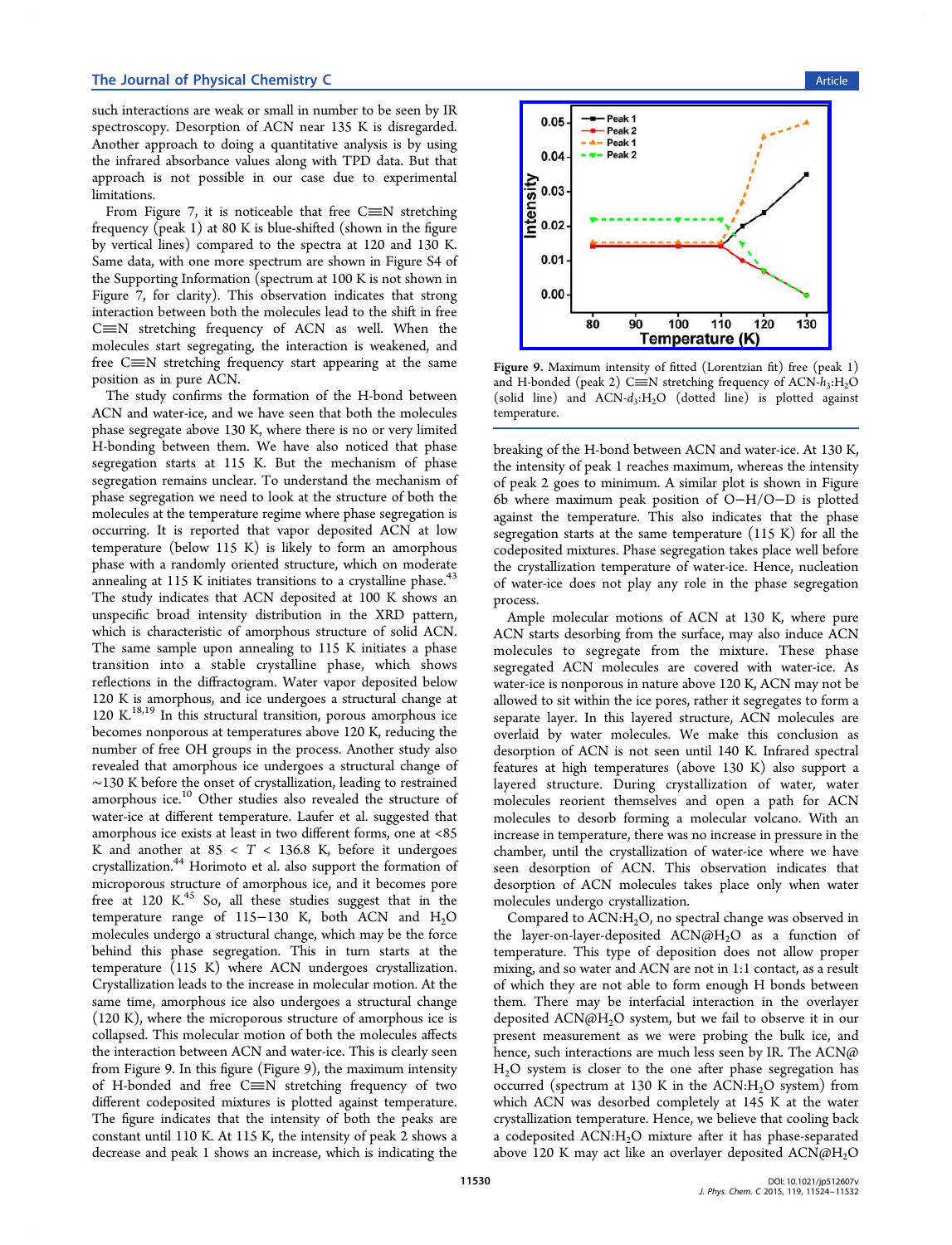<span id="page-7-0"></span>system, forming small islands of acetonitrile inside the water matrix with reduced interaction of ACN with water-ice.

Temperature-programmed desorption (TPD) spectroscopy is another way to study this interaction, particularly when molecules interact on the surface.20,46 TPD measurements of pure ACN- $h_3$ , ACN- $h_3$ :D<sub>2</sub>O, and ACN- $h_3$ @D<sub>2</sub>O were performed, and comparison of th[e dat](#page-8-0)a is shown in Figure S5 of the Supporting Information. From the figure it is evident that pure ACN- $h_3$  desorb from the Ru(0001) surface with a peak maximum at ∼132 K, whereas the other two cases desorption peak maximum appears above 140 K. Both the TPD spectra of the codeposited  $(ACN-h_3:D_2O)$  and sequential deposited  $(ACN-h_3@D_2O)$  systems behave in a similar fashion, which supports our argument that the codeposited system undergoes phase segregation and ACN get trapped inside the water-ice matrix, which is similar to the sequential deposited system. In the sequential deposition system, multilayer and monolayer peaks of ACN- $h_3$  are well-distinguished, but it is not prominent in the codeposited system. Desorption peak of  $ACN-h<sub>3</sub>$  in the codeposited system appears as a broad peak compared to the sequential deposition system which may be due to phase segregation in the codeposited system forming diffuse islands inside the water matrix. TPD can help to calculate the number of individual type of molecules present in the system. But in this study, it was not possible to measure TPD and RAIRS simultaneously.

## 5. CONCLUSIONS

The interaction of ACN−water-ice mixtures at low temperature has been studied using RAIRS spectroscopy. ACN and water were codeposited on a Ru(0001) substrate at 40 K and subsequently annealed to higher temperatures. The shifts in the IR peaks confirmed that (a) the molecular interaction between ACN and water-ice involved hydrogen bond formation, (b) the ACN molecules phase separate completely within the ice matrix at ∼130 K, and (c) above 140 K, the water molecules reorient themselves causing the trapped ACN molecules to desorb. The study showed that in a 1:1 codeposited mixture of ACN and water-ice, more than 50% of ACN molecules participate in Hbonding with water-ice at a temperature below 115 K. Phase segregation is highly temperature-dependent in the temperature range of 100−130 K, and it is an irreversible process too. This explains how temperature-induced phase separation in an astronomical environment of similar ice mixtures can prevent the molecules from reacting with each other and thereby affect the kinetics of product formation.

Though there have been reports of irradiation processing of ACN−water mixtures, our results reveal the complexity of the interaction between the reacting molecules within the waterices, which should be taken into account while studying other chemical reactions under similar conditions. Furthermore, the new spectral signatures recorded as a function of temperature may help astronomers to find the interacting molecules, rather than isolated ones in ISM and the atmosphere.

## ■ ASSOCIATED CONTENT

#### **S** Supporting Information

Temperature-dependent RAIR spectra of ACN-h<sub>3</sub>:H<sub>2</sub>O, ACN $h_3$ @H<sub>2</sub>O, and ACN- $d_3$ :H<sub>2</sub>O system. Lorentzian fit of the spectra of 1:1 ACN- $h_3$ :H<sub>2</sub>O systems. TPD spectra of three different systems. This information is available from The Supporting Information is available free of charge on the ACS Publications website at DOI: 10.1021/jp512607v.

# ■ AUTHOR INFORMATION

# Corresponding Author

\*E-mail: pradeep@iitm.ac.in. Fax: + 91-44 2257-0545.

#### Author Contributions

§ R.G.B. [and R.R.J.M. contrib](mailto:pradeep@iitm.ac.in)uted equally.

## Notes

The authors declare no competing financial interest.

## ■ ACKNOWLEDGMENTS

T.P. acknowledges the Science and Engineering Research Board (SERB), Department of Science and Technology (DST), Government of India for research funding. R.G.B. thanks Council of Scientific and Industrial Research (CSIR), Government of India for a research fellowship. R.R.J.M. thanks the University Grant Commission (UGC) for his research fellowship. S.B. acknowledges the support from Physical Research Laboratory (PRL) and INSPIRE Grant (IFA-11CH-11).

#### ■ REFERENCES

(1) Schaff, J. E.; Roberts, J. T. Toward an Understanding of the Surface Chemical Properties of Ice: Differences between the Amorphous and Crystalline Surfaces. J. Phys. Chem. 1996, 100, 14151−14160.

(2) Hama, T.; Watanabe, N. Surface Processes on Interstellar Amorphous Solid Water: Adsorption, Diffusion, Tunneling Reactions, and Nuclear-Spin Conversion. Chem. Rev. 2013, 113, 8783−8839.

(3) Smith, R. S.; Huang, C.; Wong, E. K. L.; Kay, B. D. The Molecular Volcano: Abrupt CCl<sub>4</sub> Desorption Driven by the Crystallization of Amorphous Solid Water. Phys. Rev. Lett. 1997, 79, 909−912.

(4) Cyriac, J.; Pradeep, T.; Kang, H.; Souda, R.; Cooks, R. G. Low-Energy Ionic Collisions at Molecular Solids. Chem. Rev. 2012, 112, 5356−5411.

(5) Hornekaer, L.; Baurichter, A.; Petrunin, V. V.; Luntz, A. C.; Kay, B. D.; Al-Halabi, A. Influence of Surface Morphology on  $D_2$ Desorption Kinetics from Amorphous Solid Water. J. Chem. Phys. 2005, 122, 124701-1−124701-11.

(6) Ayotte, P.; Smith, R. S.; Stevenson, K. P.; Dohnalek, Z.; Kimmel, G. A.; Kay, B. D. Effect of Porosity on the Adsorption, Desorption, Trapping, and Release of Volatile Gases by Amorphous Solid Water. J. Geophys. Res. 2001, 106, 33387−33392.

(7) Azria, R.; Le Coat, Y.; Lachgar, M.; Tronc, M.; Parenteau, L.; Sanche, L. Effects of Morphology in Electron-Stimulated Desorption: O<sup>−</sup> from O2 Condensed on D2O Films Grown at 15−150 K on Pt. Surf. Sci. 1999, 436, L671−L676.

(8) Roser, J. E.; Manico, G.; Pirronello, V.; Vidali, G. Formation of Molecular Hydrogen on Amorphous Water Ice. Influence of Morphology and Ultraviolet Exposure. Astrophys. J. 2002, 581, 276− 284.

(9) Cyriac, J.; Pradeep, T. Probing Difference in Diffusivity of Chloromethanes through Water Ice in the Temperature Range of 110−150 K. J. Phys. Chem. C 2007, 111, 8557−8565.

(10) Jenniskens, P.; Blake, D. F. Structural Transitions in Amorphous Water Ice and Astrophysical Implications. Science 1994, 265, 753−756.

(11) Smith, R. S.; Petrik, N. G.; Kimmel, G. A.; Kay, B. D. Thermal and Nonthermal Physiochemical Processes in Nanoscale Films of Amorphous Solid Water. Acc. Chem. Res. 2012, 45, 33−42.

(12) Stevenson, K. P.; Kimmel, G. A.; Dohnalek, Z.; Smith, R. S.; Kay, B. D. Controlling the Morphology of Amorphous Solid Water. Science 1999, 283, 1505−1507.

(13) Smith, R. S.; Zubkov, T.; Dohnalek, Z.; Kay, B. D. The Effect of the Incident Collision Energy on the Porosity of Vapor-Deposited Amorphous Solid Water Films. J. Phys. Chem. B 2009, 113, 4000− 4007.